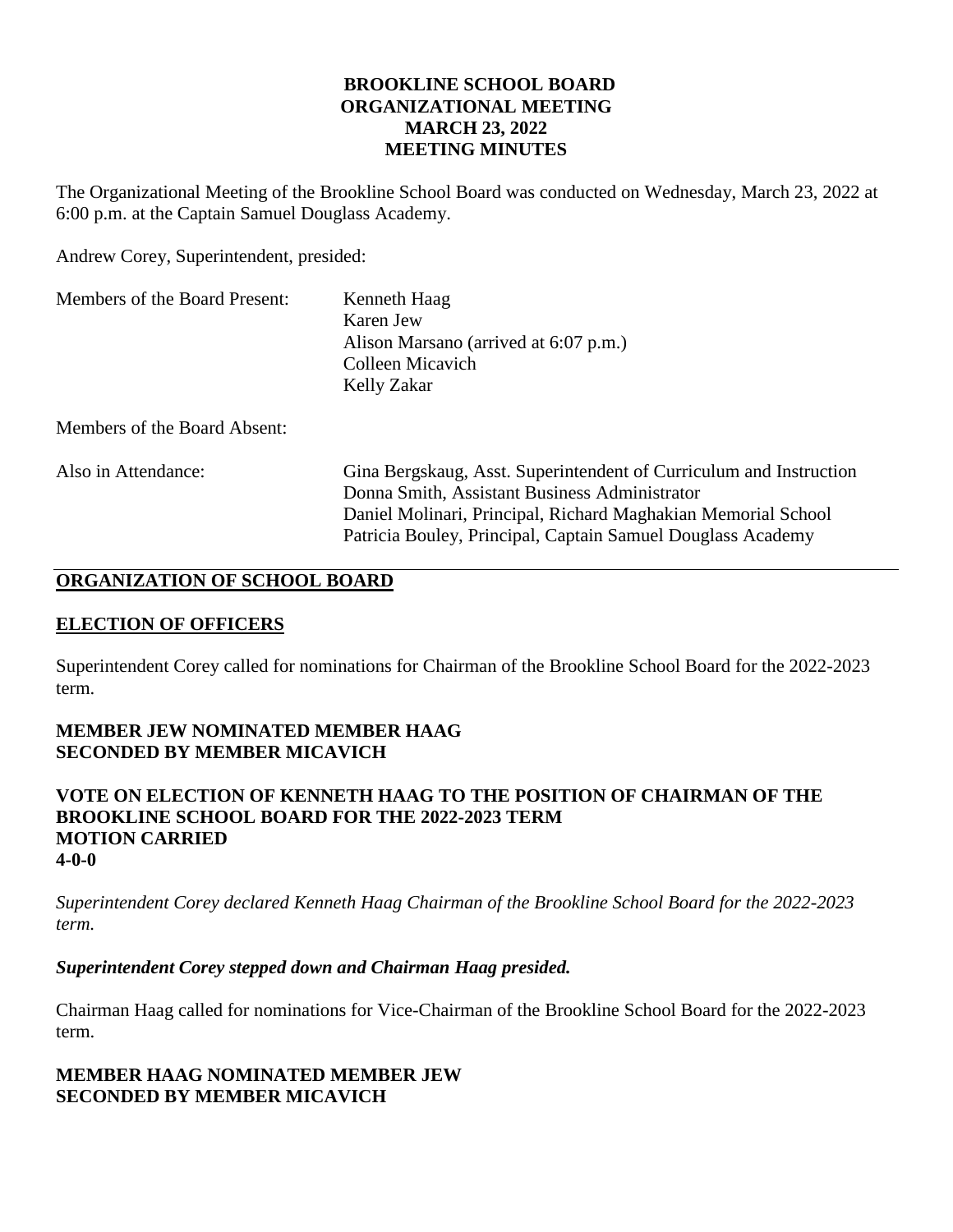### **VOTE ON ELECTION OF KAREN JEW TO THE POSITION OF VICE-CHAIRMAN OF THE BROOKLINE SCHOOL BOARD FOR THE 2022-2023 TERM MOTION CARRIED 4-0-0**

*Chairman Haag declared Karen Jew Vice-Chairman of the Brookline School Board for the 2022-2023 term.*

Chairman Haag called for nominations for Secretary of the Brookline School Board for the 2022-2023 term.

## **MEMBER HAAG NOMINATED MEMBER MICAVICH SECONDED BY MEMBER JEW**

### **VOTE ON ELECTION OF COLLEEN MICAVICH TO THE POSITION OF SECRETARY OF THE BROOKLINE SCHOOL BOARD FOR THE 2022-2023 TERM MOTION CARRIED 4-0-0**

*Chairman Haag declared Colleen Micavich Secretary of the Brookline School Board for the 2022-2023 term.*

Members Zakar and Micavich were appointed as signers of the manifests. Chairman Haag will serve as an alternate.

Chairman Haag requested members wishing to participate on the various sub-committees make that desire known. Appointments will be made at the next regularly scheduled meeting:

### **NON-PUBLIC SESSION**

**MOTION BY MEMBER HAAG THAT THE BOARD, BY ROLL CALL, GO INTO NON-PUBLIC SESSION PURSUANT TO RSA 91-A:3, II (a) THE DISMISSAL, PROMOTION OR COMPENSATION OF ANY PUBLIC EMPLOYEE, (c) TO DISCUSS A MATTER, WHICH IF DISCUSSED IN PUBLIC, WOULD LIKELY AFFECT ADVERSELY THE REPUTATION OF A PERSON, OTHER THAN A MEMBER OF THE BODY OR AGENCY ITSELF AND (l) CONSIDERATION OF LEGAL ADVICE PROVIDED BY LEGAL COUNSEL, EITHER IN WRITING OR ORALLY, TO ONE OR MORE MEMBERS OF THE PUBLIC BODY, EVEN WHERE LEGAL COUNSEL IS NOT PRESENT MOTION SECONDED BY MEMBER JEW** 

5

*A Viva Voce Roll Call was conducted, which resulted as follows:*

Yea: Kelly Zakar, Colleen Micavich, Karen Jew, Alison Marsano, Kenneth Haag

# Nay: 0 **MOTION CARRIED**

*The Board went into non-public session at 6:08 p.m. The Board came out of non-public session at 6:36 p.m.*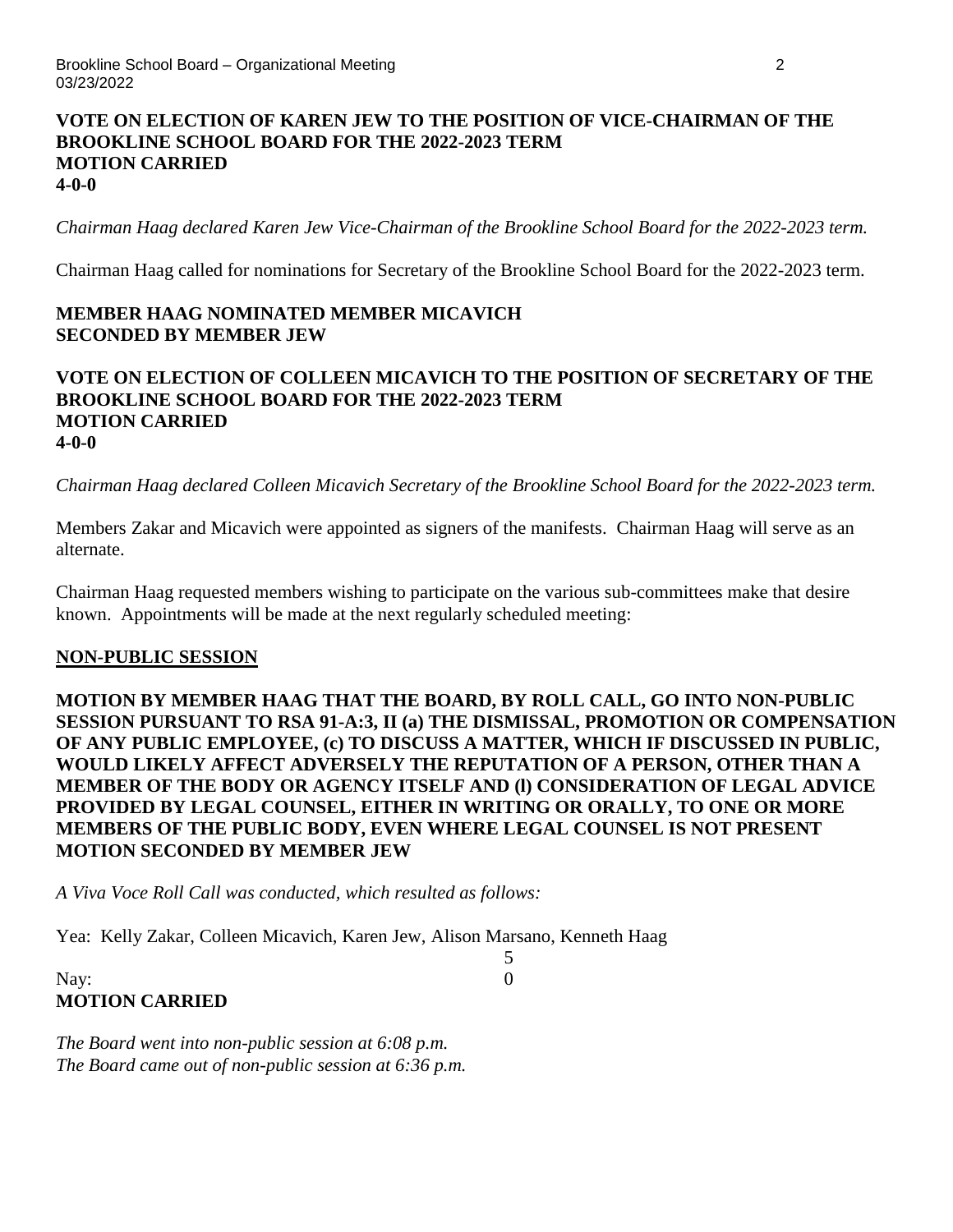### **AGENDA ADJUSTMENTS**

Superintendent Corey spoke of the desire to postpone deliberation on Policy DFA – Investments, until the next regularly scheduled meeting.

*There being no objection, the agenda was amended as requested.*

# **APPROVAL OF MINUTES**

**Jt. Mtg.** Brookline School Board & Finance Cmte. . . . . . . . . . . . . . . . . . . . . . . . . . . December 15, 2021

*The following amendment was offered:*

Page 10, Line 40; delete "or"

### **MOTION BY MEMBER HAAG TO ACCEPT, AS AMENDED MOTION SECONDED BY MEMBER JEW MOTION CARRIED 3-0-2** *Members Micavich and Zakar Abstained*

Brookline School Board . . . . . . . . . . . . . . . . . . . . . . . . . . . . . . . . . . . . . . . . . . . . . . . December 22, 2021

*The following amendment was offered:*

Page 5, Line 3; replace the period with a comma

## **MOTION BY MEMBER HAAG TO ACCEPT, AS AMENDED MOTION SECONDED BY MEMBER JEW MOTION CARRIED 3-0-2** *Members Micavich and Zakar Abstained*

**Jt.** Brookline School Board / Finance Committee . . . . . . . . . . . . . . . . . . . . . . . . . . .January 12, 2022

*The following amendments were offered:*

Page 4, Line 24; correct the spelling of "COOP" Page 11, Line 15; insert "stated" following "Vice Chairman Sarris"

**MOTION BY MEMBER HAAG TO ACCEPT, AS AMENDED MOTION SECONDED BY MEMBER JEW MOTION CARRIED 3-0-2** *Members Micavich and Zakar Abstained*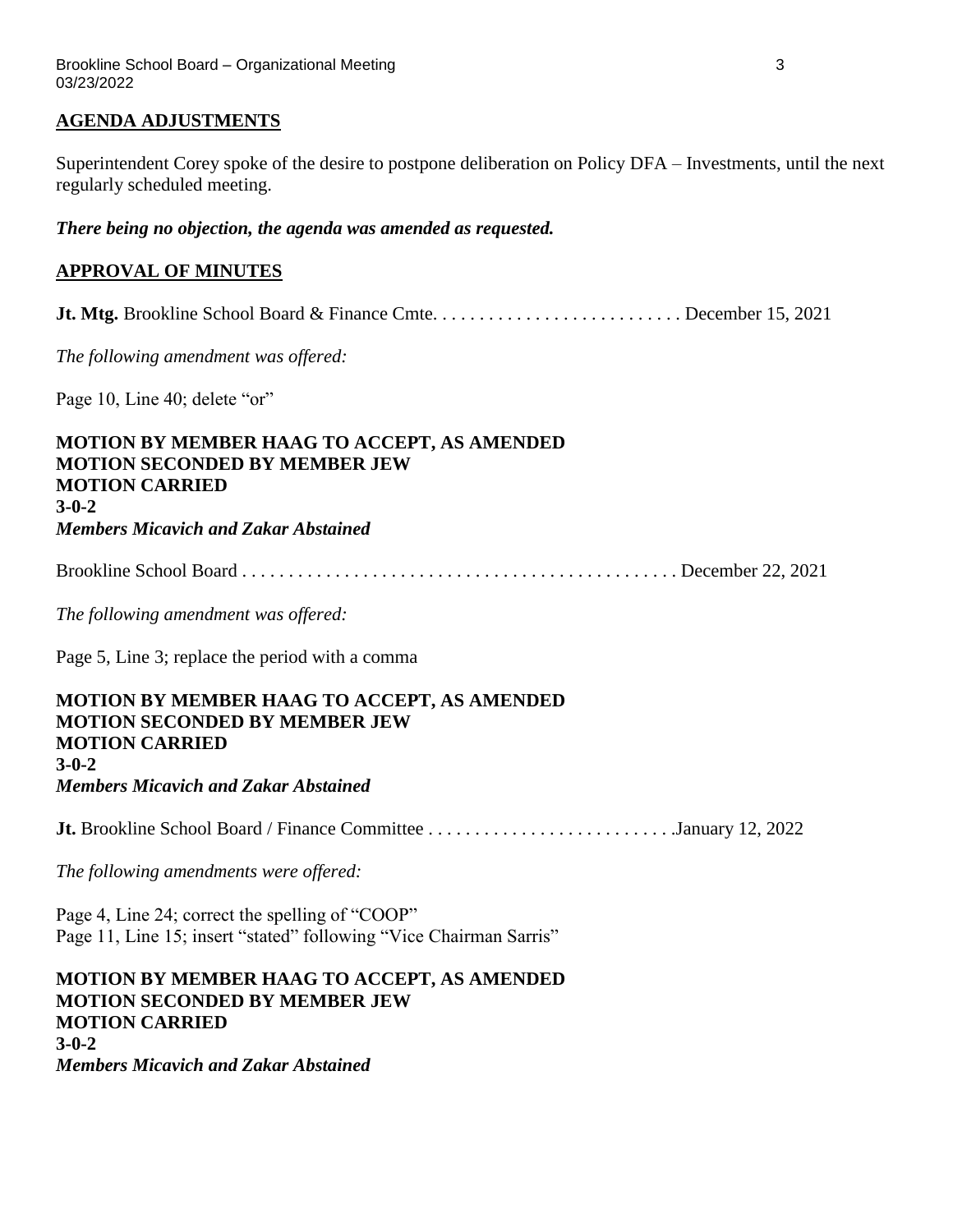| Brookline School Board - Organizational Meeting<br>03/23/2022                                                                                      | 4 |
|----------------------------------------------------------------------------------------------------------------------------------------------------|---|
|                                                                                                                                                    |   |
| The following amendments were offered:                                                                                                             |   |
| Page 2, Line 7 replace "FY22" with "FY23"<br>Page 5, Line 5; replace "stated" with "stating"                                                       |   |
| <b>MOTION BY MEMBER HAAG TO ACCEPT, AS AMENDED</b><br><b>MOTION SECONDED BY MEMBER JEW</b><br><b>MOTION CARRIED</b><br>$3 - 0 - 2$                 |   |
| <b>Members Micavich and Zakar Abstained</b>                                                                                                        |   |
|                                                                                                                                                    |   |
| MOTION BY MEMBER HAAG TO ACCEPT, AS PRESENTED<br><b>MOTION SECONDED BY MEMBER JEW</b><br><b>MOTION CARRIED</b><br>$3 - 0 - 2$                      |   |
| <b>Members Micavich and Zakar Abstained</b>                                                                                                        |   |
|                                                                                                                                                    |   |
| The following amendments were offered:                                                                                                             |   |
| Page 1; Amend the title to reflect a Joint Meeting with the Finance Committee and show members of the<br>Finance Committee as being in attendance. |   |
| MOTION BY MEMBER HAAG TO ACCEPT, AS AMENDED<br><b>MOTION SECONDED BY MEMBER JEW</b><br><b>MOTION CARRIED</b><br>$3 - 0 - 2$                        |   |
| <b>Members Micavich and Zakar Abstained</b>                                                                                                        |   |
|                                                                                                                                                    |   |
| The following amendment was offered:                                                                                                               |   |
| Page 1; Identify all members of the Finance Committee as being in attendance.                                                                      |   |

**MOTION BY MEMBER HAAG TO ACCEPT, AS AMENDED MOTION SECONDED BY MEMBER JEW MOTION CARRIED 3-0-2** *Members Micavich and Zakar Abstained*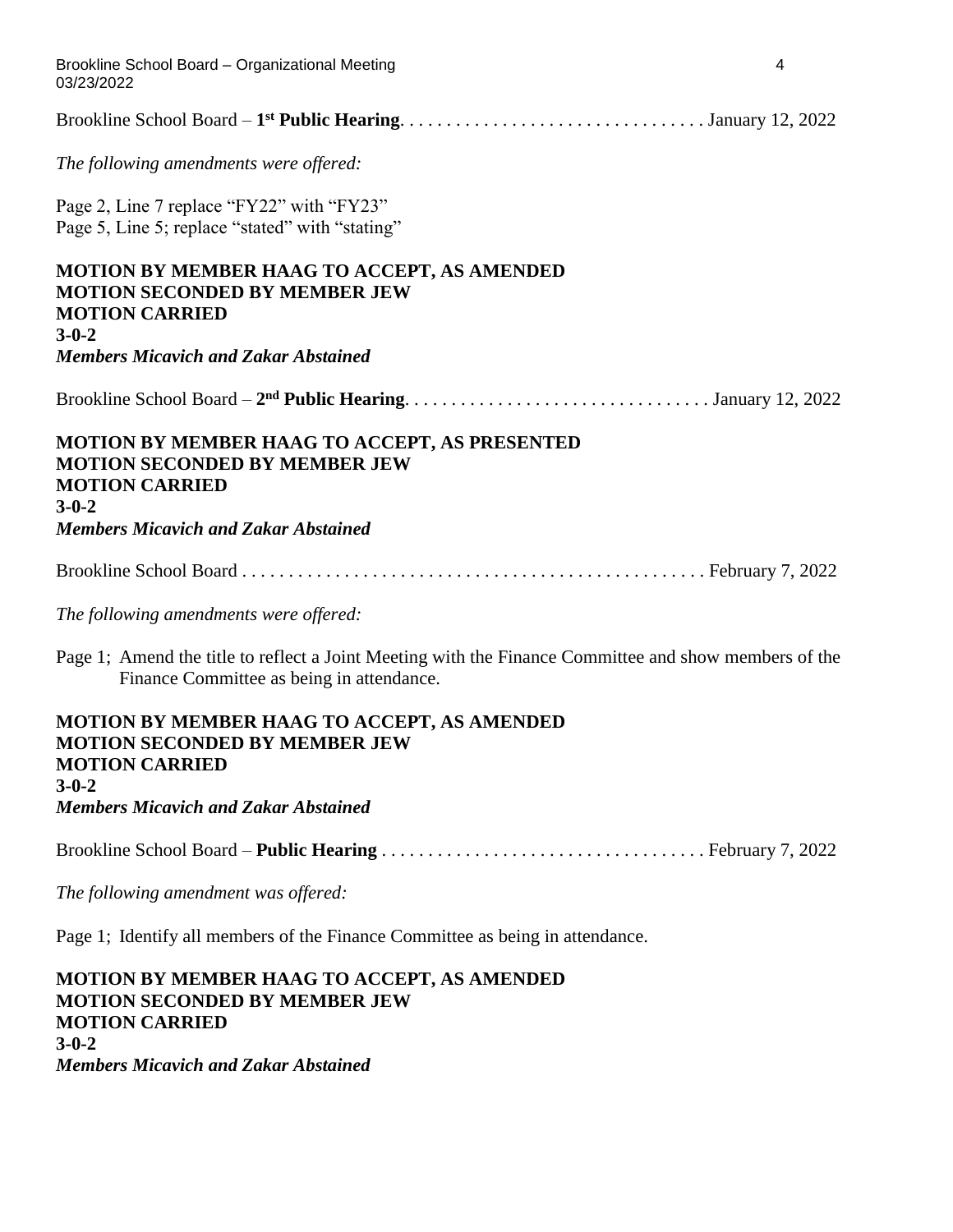Brookline School Board – Organizational Meeting 5 03/23/2022

|--|--|--|

*The following amendments were offered:*

Page 12, Line 3, replace the comma with a period. Page 14, Line 45; delete the "\" at the end of the page

### **MOTION BY MEMBER HAAG TO ACCEPT, AS AMENDED MOTION SECONDED BY MEMBER JEW MOTION CARRIED 3-0-2** *Members Micavich and Zakar Abstained*

### **PUBLIC INPUT**

Chairman Haag noted Policy BEDH reads in part:

"1. The Board will provide a maximum of fifteen minutes to hear public comments from residents at the beginning of each regular Board meeting. This period may be extended by a majority vote of the Board. Additionally, the Board may include additional public comment period for specific agenda items with a time limit for public comment specified on the pertinent agenda.

2. Individual speakers will be allotted three minutes per person. Speakers may not relinquish allotted time to another speaker. For specific meetings and/or specific agenda items, the Board may at the outset of the public comment period increase the individual time limit for all speakers."

### *No public input was offered.*

### **DISCUSSION**

• Principals' Report

Daniel Molinari, Principal, Richard Maghakian Memorial School (RMMS) highlighted items from his report noting enrollment has remained relatively the same since last reported (587 total).

A presentation was provided on the morning news (can be viewed [here](https://www.youtube.com/watch?v=-654d0sSMVk) beginning at tape counter 46:50).

Patricia Bouley, Principal, Captain Samuel Douglass Academy (CSDA), noted that each grade level was able to have an in-person anti-bullying assembly (by grade level). A video presentation was provided by Matt Wilhelm, a national BMX bike rider. Principal Bouley spoke of the CSDA Acts of Kindness Week during which different activities were engaged in, e.g., reminding students of the importance of being a member of the community, being kind, and how our words are meaningful.

Upcoming events were discussed and noted in the report, which was included as part of the [agenda](https://www.sau41.org/docs/district/depts/112/bsb%20agenda%20packet%203.23.22.pdf?id=2921) packet.

The district is in need of Paraeducators and custodians. Anyone interested is encouraged to apply.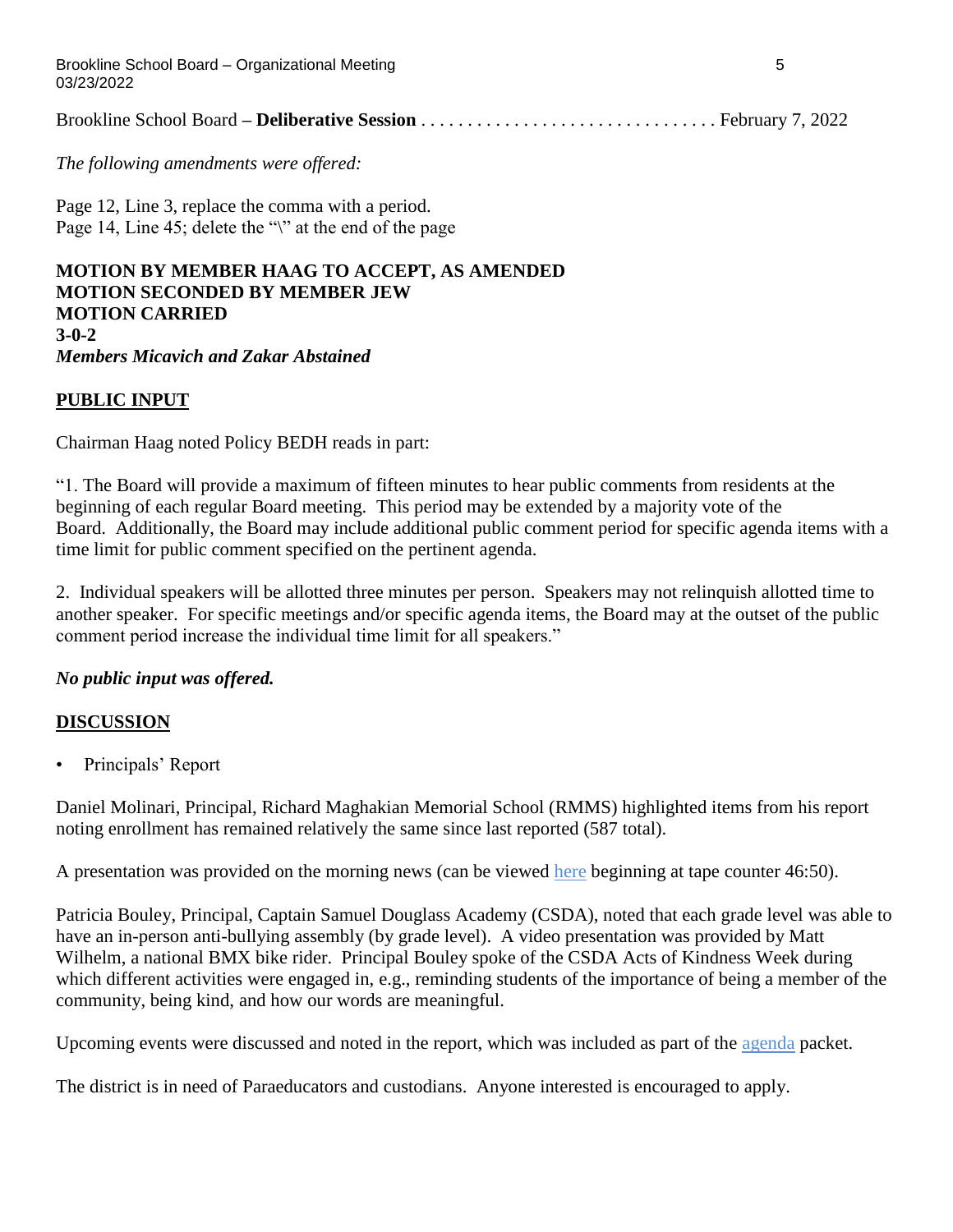Brookline students have the opportunity to earn tickets to a Nashua Knights game. If reading 10 books/month, a ticket will be earned. The PTO has worked with the Nashua Knights to plan an evening out in June. Principal Molinari expressed his gratitude to the Nashua Knights and PTO.

• Data Presentation

Principal Molinari noted the Assessment Data encompasses the New Hampshire Statewide Assessment System (NH SAS) results from last year (students in grades 3-6 will be tested in May), Aimsweb testing (to benchmark and progress monitor students), and the Multi-Tiered System of Support (MTSS) (addresses social, emotional, academic, and behavioral pieces).

At the end of last year, the district identified all students for whom there were concerns, e.g., learning loss/gaps. The district offered a summer learning academy. In August/September, the Administration met with teachers and provided an MTSS presentation to share what that looks like in our schools. They also reviewed the learning loss information with past and future teachers. In November, work was done on curriculum and alignment to update the district maps for English Language Arts (ELA) and the unified arts specialists maps. In December, committee work was conducted, e.g. health & safety, partnering with the community, and recognizing students in the schools. Earlier in the day today Ellen Banning, Board Certified Behavior Analyst (BCBA), provided a presentation on the functions of behavior, what anti-student behavior is, behavior consequences, reinforcements, etc.

In the fall, a district team presentation was provided the SAU 41 Governing Board identifying the district goals. The goal presented was habits of learning. The goal identified an MTSS focus and some of the action steps; during opening week discussion of what MTSS supports look like in the building, review of supports through flow charts, data days, assessments, and how we monitor. The district continues to use components of Choose Love (social/emotional piece).

Principal Molinari spoke of the growth and gains students have made. This has been a challenging year. There remain a number of openings in the district including the MTSS positions. The primary focus is ensuring the paraeducators are in place. Because of some of the absences and shortages of staff there are times when the consistent interventions are not available. However, even given that, some strong gains have been achieved.

Principal Bouley spoke of how data informs decisions. The goal as educators is to be knowledgeable and compassionate with every student. They perform benchmark assessments using the Aimsweb Plus program 2-3 times/year. During the fall and late spring Aimsweb is done building-wide (grades 3-6) and in the winter assessments for students receiving Tier II interventions. The Response to Intervention (RtI) teams (component of MTSS program) examine the data and group students in those interventions based on need. The intent is to have conversations with the team to include meeting with the Guidance Counselor or any therapists, administration, and reading and math specialists. Those conversations are focused on both social/emotional and academic needs. The groups are flexible meaning students can enter or leave a program as needed. Grade level teams meet weekly in each of the buildings for their Professional Learning Communities (PLCs). By doing so, the entire team is looking at all students across a grade level. A PLC flow chart that is shared with staff to ensure a standardized program.

Principal Bouley commented that RMMS has had their MTSS program more consistent. When she came on board one of her key goals was to broaden that consistency throughout the district.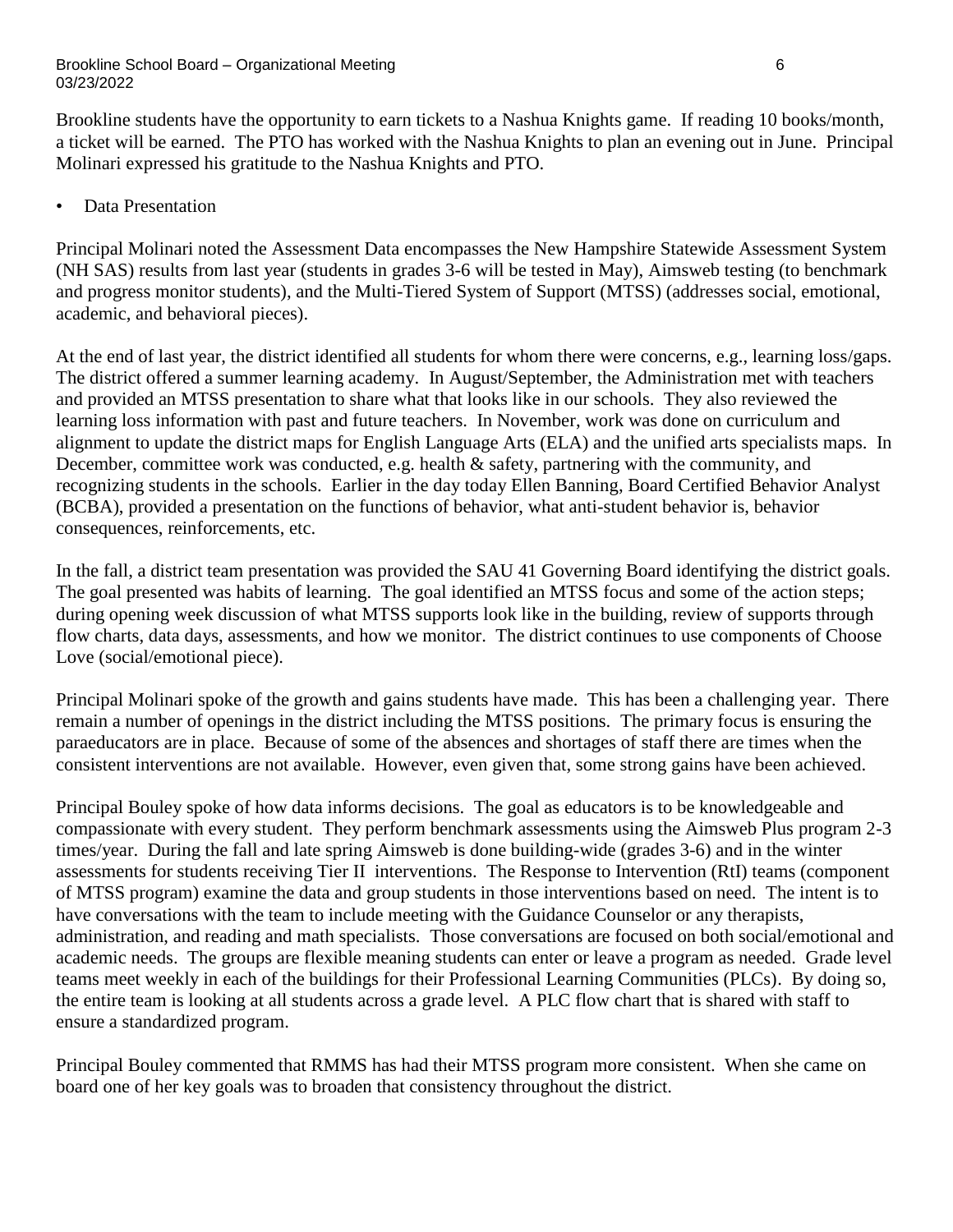Gina Bergskaug, Assistant Superintendent, spoke of the NH SAS testing (grades 3-6) for ELA and Math and including science for the  $5<sup>th</sup>$  grade. She reviews the 20,000' view of where the students are and looks to make decisions district-wide. When the pandemic hit, we immediately mobilized and made teams for moving to remote before we really knew what remote was. Last year the district provided five days of in-person instruction while many districts were offering hybrid or something very different. She believes the jump right in attitude of our teachers, staff and administrators had a positive impact on our students. The discussion of how learning gaps were created is occurring nationwide. While we see an impact, we are not seeing what other districts are seeing. That is 100% due to the commitment of our families and staff to ensure we had continuity of education.

The 2021 NH SAS was an in-person assessment. Last spring around 16% of our students were remote, and some chose not to take the assessment. The spring 2021 assessment was not administered because of the shutdown. For two grade levels we had students that had never seen this test before.

The ELA results (last year's grades 3-6) show Brookline students had a strong performance when comparing to the statewide average. The math results again show a strong performance from Brookline students. The statewide average showed a tremendous reduction in performance. The science results (grade 5) show consistency.

The data is reviewed over time to identify any trends. A chart was shown identifying assessment results for ELA grades 3-6 for years 2018-2021. Assistant Superintendent Bergskaug noted the results for grade 6 (current 7<sup>th</sup> graders), which shows an increase despite COVID. Grade 5 team sees a small dip in 2019 and an increase in 2021. Grade 4 saw a change over time. Between 2019 and 2021 is where there is the potential impact of learning loss or the result of COVID. Grade 3 results show a slight change over time.

In regard to math results, there is a strong performance over time (fairly consistent) when many other districts saw scores plummeting. The grade 3 results (current 4<sup>th</sup> grade students) demonstrated there was a stronger need in that cohort, and we wanted to utilize some of our resources to address that. One thing that was heard through public input and family survey was concern around learning loss. The District utilized Elementary and Secondary School Emergency Relief (ESSER) funds to review the data for grade 3 for both math and ELA and felt that although the size did not dictate an additional section (per policy), the results for both math and ELA and some behaviors that were being noticed warranted that to allow for smaller class sizes and the ability to better address the individual needs of the students. This class currently has 5 sections.

Also looked at was the current  $7<sup>th</sup>$  grade cohort (class of 2027) to see how they have done over time. Their scores from last year show the cohort is pretty steady with ELA and math performance over time. A review of the data for the class of 2028 (current  $6<sup>th</sup>$  grade class) includes only two data points; testing begins in grade 3 and when this cohort was in grade 4 testing was not done. What is seen is a slight increase in ELA and slight decrease in math. However, performance is much higher than that of the state average.

Comparisons are also done with other districts in the State. Charts were displayed showing the comparison results. Overall, we are right in the pack with all of our comparable districts. The grade 3 ELA is slightly lower.

Assistant Superintendent Bergskaug reiterated she reviews the big picture data and speaks with the Principals to discuss what they are seeing, as the data is a snapshot on one week in April/May.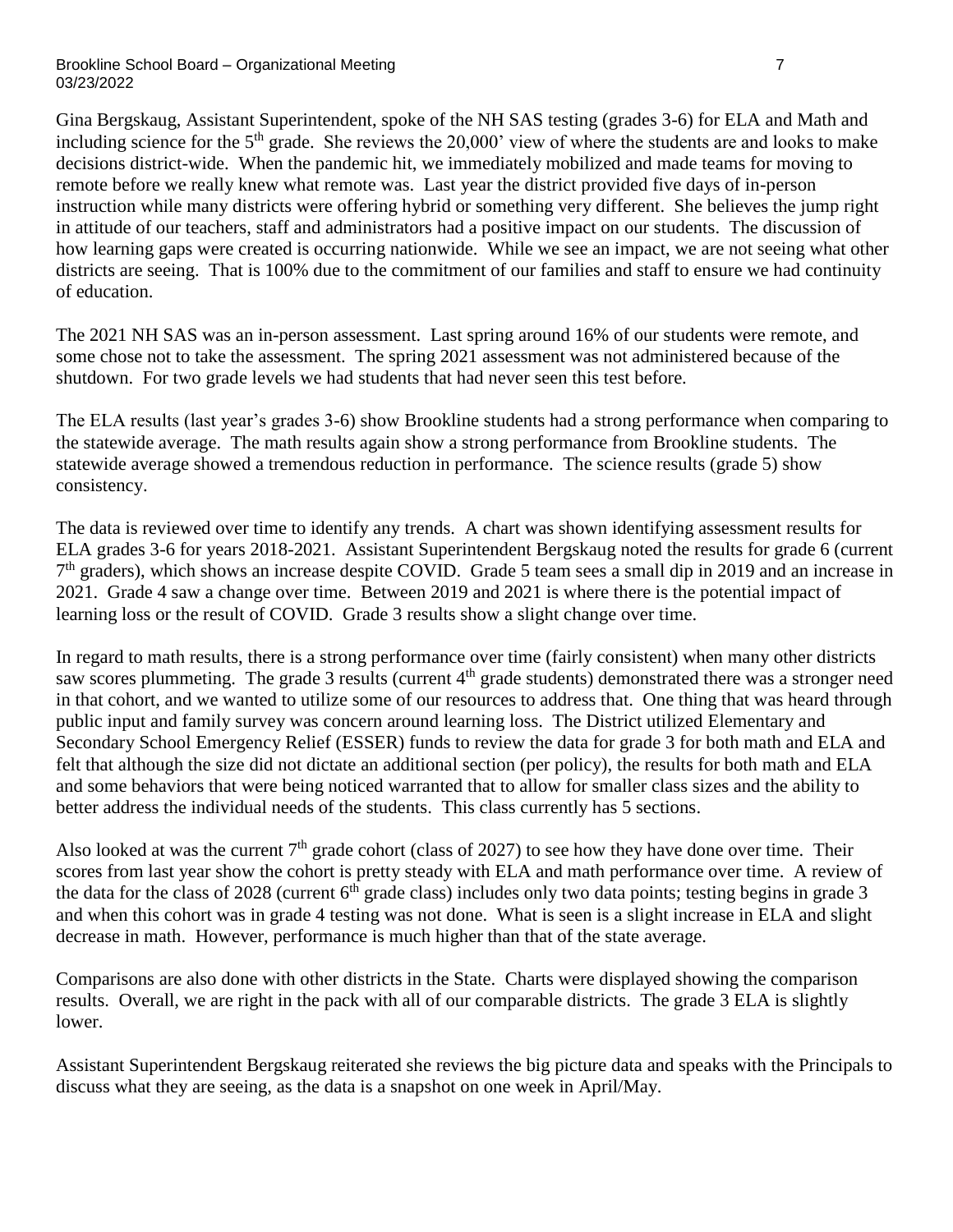#### Brookline School Board – Organizational Meeting 8 03/23/2022

Principal Molinari spoke of the Aimsweb data (K-6). With the kindergarten cohort, the only other information the district has on the students is related to the kindergarten screening that is done in May and the developmental history forms families share.

This is one data point that is used consistent throughout the building. Targeted are those in the high risk category, which are the students for whom we look back at the day-to-days and learning profiles. Of the 79 students tested in the fall, 24 were in the high risk category (early numeracy). The winter testing scores were recently received and resulted in 11 in the high risk category 8 in the moderate and 5 in the low risk categories. The interventions that were put in place have been working well.

With regard to math testing, the results went from 9 in the high risk category to 0 in high risk, 5 in moderate, and 4 in low.

With regard to the 1<sup>st</sup> grade results, there were quite a few students in the high risk category for early numeracy. This was not a surprise given the high number of kindergarten students from last year that were receiving intervention (about 26). Since that time, some students were received who were new to the district and several that did not attend kindergarten in the district. Since the initial testing, there has been tremendous growth. There are now 11 students in the high risk category. In looking at math, the number of students in the high risk category went from 22 to 3.

In grade 2, the numbers start to decrease as the students have been in district for a number of years and interventions have been provided. The test results went from 17 students in the high risk category for reading composition to 2 and in math from 14 to 3.

In 3rd grade the results went from 3 in the high risk category for reading composition down to 1 and for math 7 down to 2.

When looking at all of the students serviced (roughly 67 in intervention groups), 88% have made some type of percentile growth in ELA (23% increased one level and 14% two levels). In math, 81% have seen growth (51% one level increase and 11% two level increase).

Principal Bouley noted the fall testing results (all grade levels). For 4<sup>th</sup> grade reading composition, 8 students were in the moderate, and 3 in the high risk category. For math, there were 7 in moderate and 8 in high risk. These are the students that we would focus on for Tier II intervention.

For 5<sup>th</sup> grade reading composition, 7 students were in the moderate, and 4 in the high risk category. For math, there were 7 in moderate and 3 in high risk.

For 6<sup>th</sup> grade reading composition, 3 students were in the moderate, and 2 in the high risk category. For math, there were 6 in moderate and 4 in high risk.

For the winter, focus was on the group that is receiving the reading intervention and provided math testing. Of those students, 69% have made some type of percentile growth in ELA (6% increased one level and 19% two levels). In math, 63% have seen growth (25% one level increase and 13% two level increase).

Principal Bouley remarked what will be more interesting is when we are able to compare the fall to June growth across the building.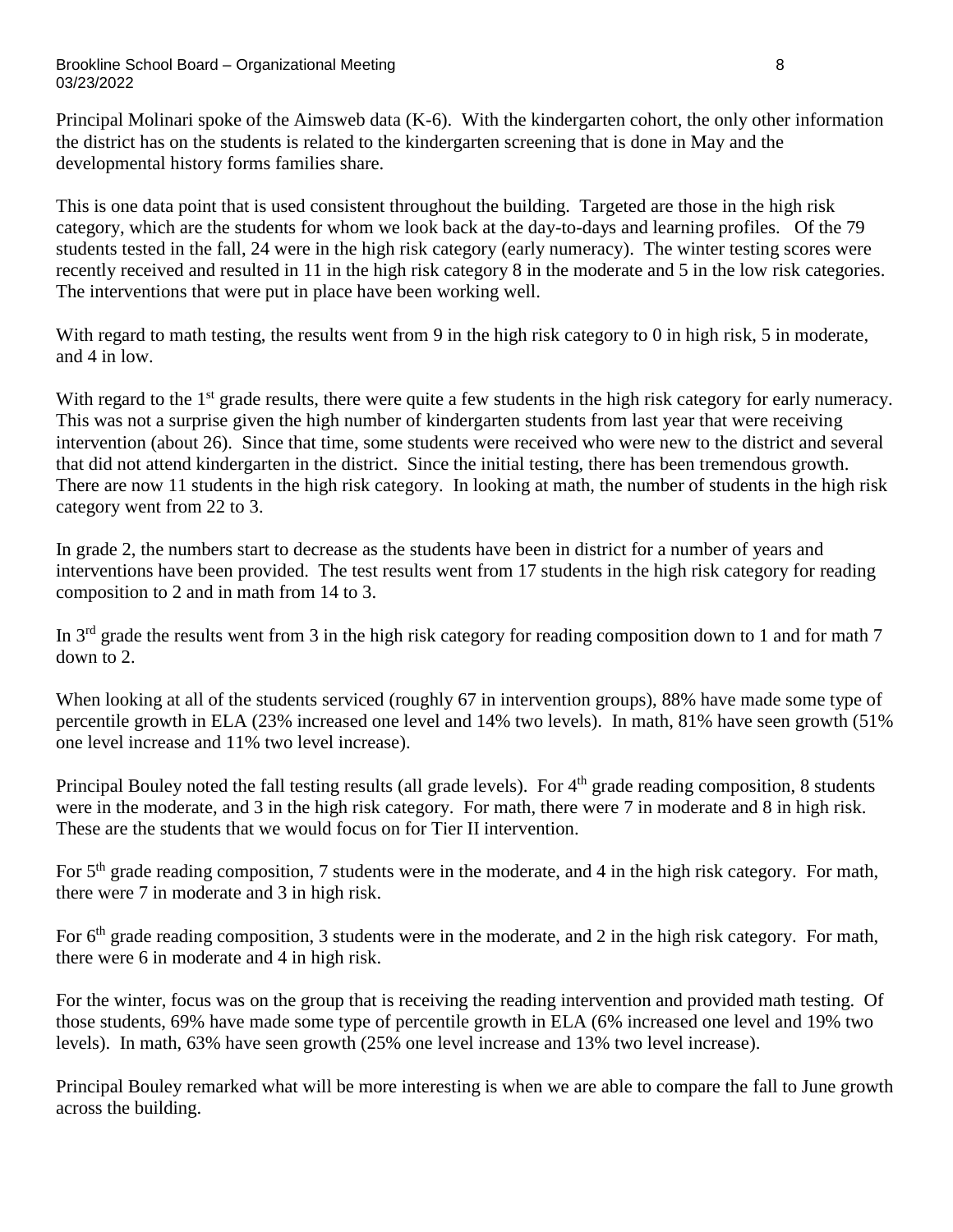#### Brookline School Board – Organizational Meeting 9 03/23/2022

Chairman Haag questioned the chart providing the comparison to comparable districts; specifically, whether the district goes beyond internal discussions and reaches out to comparable districts to share best practices. Assistant Superintendent Bergskaug spoke of a monthly meeting with all curriculum instruction assessment individuals in the south central region. There is also a former SAU41 employee who does data and curriculum in Bedford. The data of Hollis, Brookline, and Bedford are reviewed to identify the programs being done, interventions implemented, etc. She provided the example of a program instituted in Brookline and later in Hollis, Envision 2.0, which resulted in math scores increasing.

Member Marsano commented when looking at the increase in math scores with the Envision 2.0, taking COVID into account, we are seeing almost a leveling off. She questioned how much of that is attributable to COVID and how much to the program perhaps not being as efficacious as it once was. Assistant Superintendent Bergskaug remarked she in uncertain we will ever target the exact answer to that. However, the curriculum review process will begin next year. Envision 2.0 contracts were done with Hollis and Brookline so that we could end at the same time. Next year everyone will review all materials and either reaffirm that this is where we want to be or make a shift.

Member Marsano questioned behavioral discrepancies that have not been seen in the past, that really can be attributed to COVID, and if that is being seen in the district. Could that be attributing to some of the numbers and impact on the classrooms?

Assistant Superintendent Bergskaug responded there is an issue nationwide. We have seen an uptick in certain behaviors, e.g., bully investigations. In other districts there is a lot more physical aggression being seen. When you think about it, the last time 9<sup>th</sup> grade students had a typical school year, they were in 6<sup>th</sup> grade. That impacted their ability to socialize, interact appropriately, etc. Some students who were remote the entire time are trying now to understand about their own physical space. There is a lot of teaching that is taking place, and it is not just academic.

• Draft School Calendar

Assistant Superintendent Bergskaug noted the proposed calendar is similar to past calendars. Professional staff would return on August  $29<sup>th</sup>$ . Paraeducators would return on the  $30<sup>th</sup>$ . School Begins September  $1<sup>st</sup>$ .

November 8<sup>th</sup> is Election Day and traditionally when the district conducts a professional development day.

An early release is proposed for November 22<sup>nd</sup>. The desire is to maintain the four early releases that are in place this year and add November 22<sup>nd</sup>.

December 23<sup>rd</sup> would be a professional development day (last Friday before school vacation).

The last day of school for preschool would be June  $8<sup>th</sup>$  and June  $19<sup>th</sup>$  for all students if having the 5 snow days. The last day for teachers would be June 20<sup>th</sup>.

The calendar identifies students being present on the March  $7<sup>th</sup>$  voting day as they were this year.

Chairman Haag commented on a random Wednesday being difficult for an early release day and questioned if there could be a change to Fridays.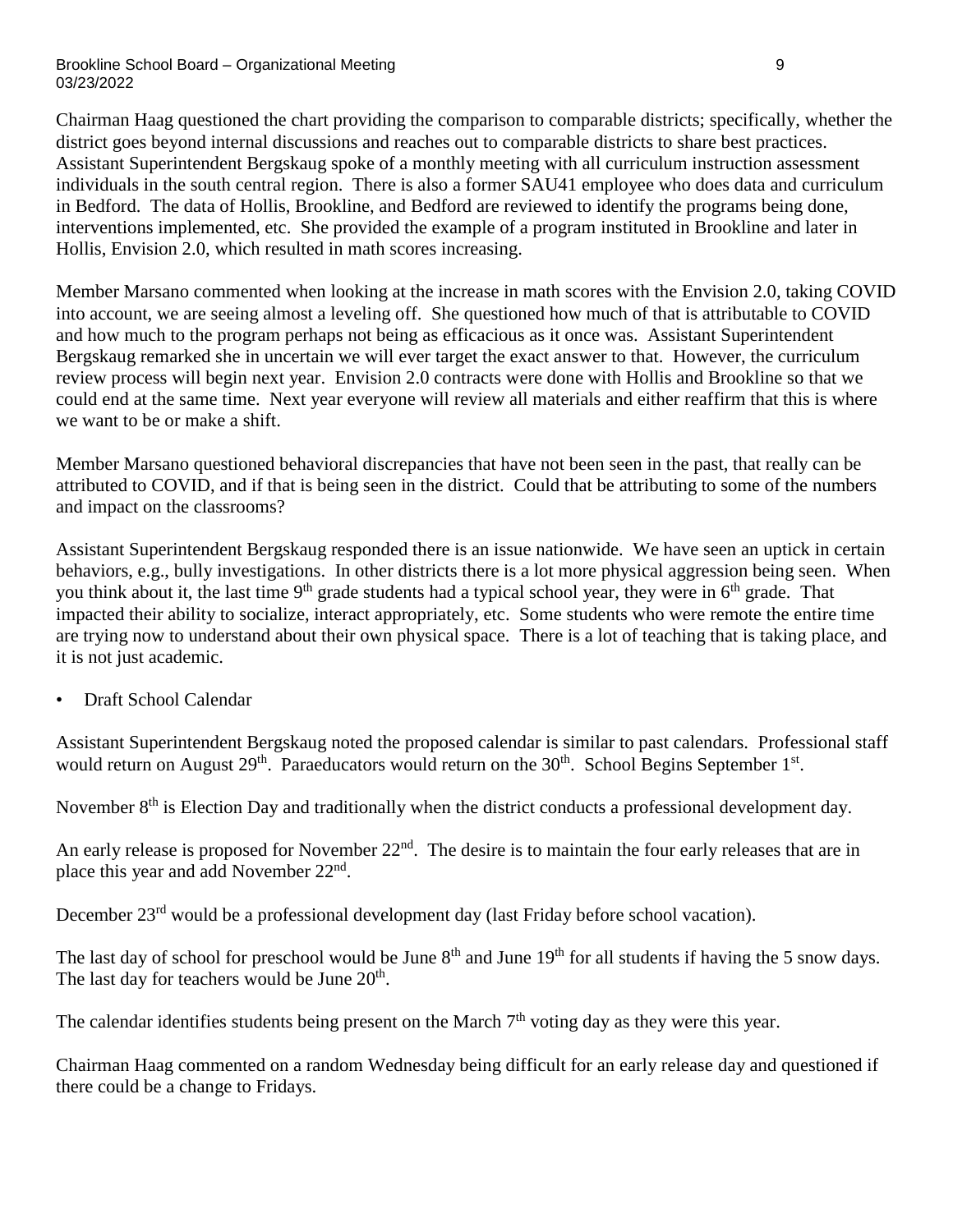#### Brookline School Board – Organizational Meeting 10 and 10 and 10 and 10 and 10 and 10 and 10 and 10 and 10 and 10 and 10 and 10 and 10 and 10 and 10 and 10 and 10 and 10 and 10 and 10 and 10 and 10 and 10 and 10 and 10 and 03/23/2022

Assistant Superintendent Bergskaug noted the administration chose a Monday, Tuesday, Wednesday and Thursday intentionally avoiding a Friday because at the COOP Fridays being late start PLC days. This year when we had an early release on a Friday, we had to cancel that late start, which became very chaotic for all 7- 12 grade students.

Member Zakar noted the anticipated last day of school (with both 0 and 5 snow days accounted for) is a Monday. Assistant Superintendent Bergskaug stated it to be a matter of how the numbers work out, e.g., required number of school days. The first decision made for the end of school happens around graduation. Once we set that we publicly confirm the last school day for students. There are 178 student days. The State requires 180 days or X number of hours. We far surpass the number of hours with the length of our days and feel comfortable with 178 days.

Member Marsano spoke of a large debate conducted a few years back around school being in session on voting day. It was made a priority to not hold school on voting days. We are choosing to not do that anymore.

Assistant Superintendent Bergskaug spoke of the review of the calendar done last year. The same was done this year. It is dependent on where the holidays fall. Voting day is on March 7<sup>th</sup>. The disruption of having a week off, coming back for Monday, and having a day off was deemed by the three school boards to be less productive, and many families may choose to skip out on the Monday. She believes the district does very well with voting on that March day with students in the building. There is support by the officers and other adults in the building. She spoke of a greater concern with the November voting day as that tends to draw a larger crowd and there is voting in the high school, which is a huge disruption for that building and poses difficulty with parking if students are present.

Member Marsano questioned if there is a means of altering the entrance utilized by voters so that they are not traveling through the hallway. She spoke of the concern for student safety.

Principal Bouley noted there was a police presence in the lobby the entire time. Staff was cognizant of student travel. The only time that the students came across was either to pick up snacks (1-2 students) and half of the classes coming into the cafeteria for lunch. The rest of the students had to come up to get their lunches to bring to their classrooms to eat. Adults were always supervising. The greatest population of voters came early morning and late afternoon.

• Special Education Trust Fund Update

Superintendent Corey noted the agenda packet included a communication from the Business Administrator regarding the Special Education Trust Fund.

A breakdown was provided of the unexpected special education costs: Extended School Year \$39,305, contracted services \$275,363 and transportation \$46,415 for a total of \$361,083. Most of the cost has been covered by savings achieved through open positions, new hires coming on board at a lower salary than those whom they replaced and freezing regular and special education account lines.

The recommendation is to expend \$125,000 from the Special Education Trust Fund. The anticipation is that the March expense balance of (\$21,234) will improve and the revenue estimate remain stable. The projected balance (\$155,890) offset by the \$125,000 expenditure would leave a balance of (\$30,890). This balance can be offset to zero or higher by adjusting the Retained Fund Balance figure of \$140,161. This number represents the maximum amount the Board can approve. Last year the Board approved \$129,000.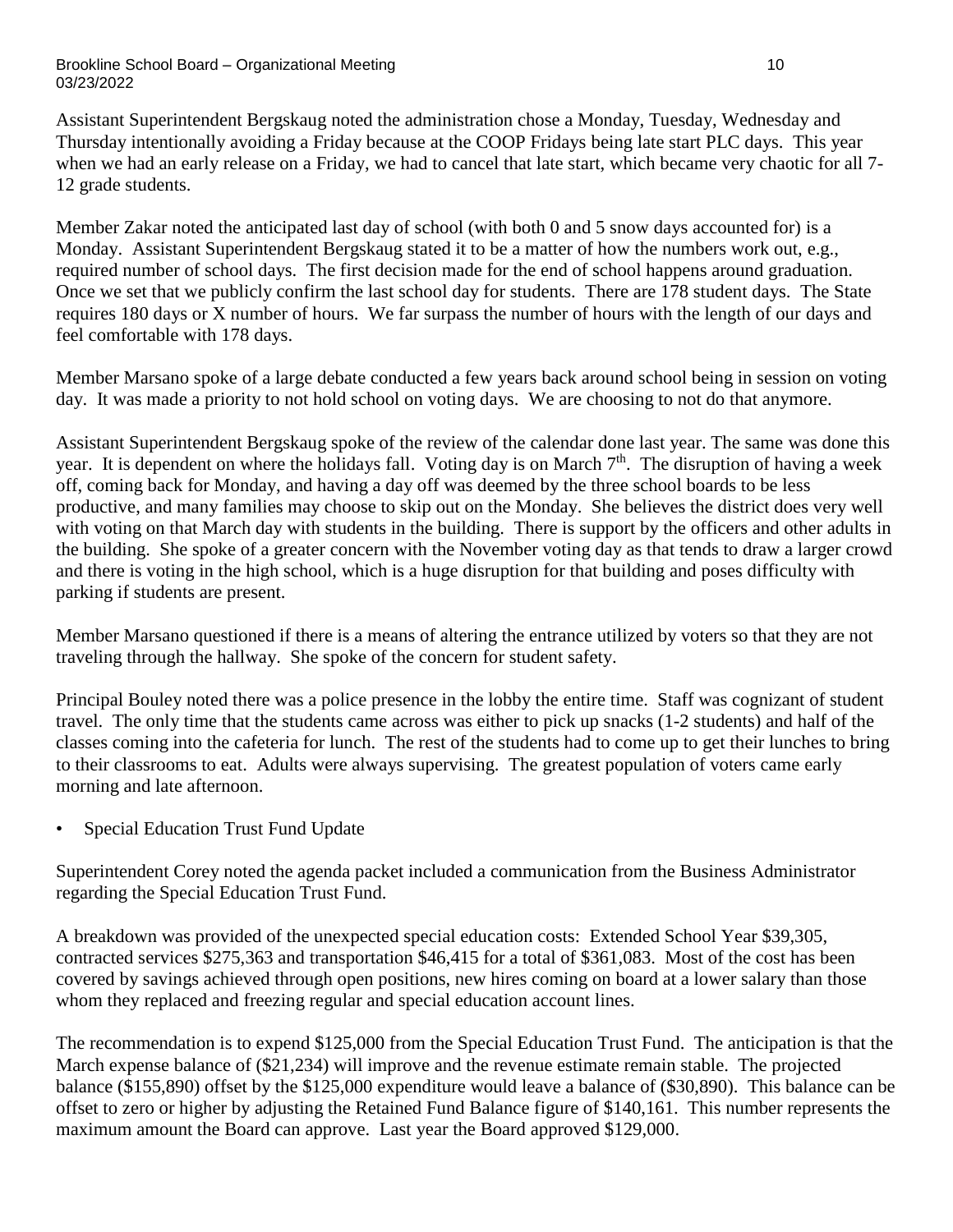#### Brookline School Board – Organizational Meeting 11 and 11 and 11 and 11 and 11 and 11 and 11 and 11 and 11 and 11 03/23/2022

The balances can be revisited in May to see if there is the need to make an additional draw from the Trust. In this scenario we would have a public hearing in April and potentially one in June.

• Facilities Committee Updates

Superintendent Corey stated he would be requesting the Board make a move from a Facilities Study Committee to a Facilities Construction/Renovation Committee. That same group that has been conducting the study will come together. Superintendent Corey, Assistant Superintendent Bergskaug, the Business Administrator and Facilities Director are each spearheading one of the multiple projects taking place across the SAU. The meeting minutes will come before the Board for review.

With the passage of the article for the \$1.5 million bond, the Administration had its first meeting regarding the project. The elevator will be ordered April 1<sup>st</sup>. The lead time is unknown. The plan is to begin, in the summer, with the removal of all material in the current library, new flooring, new partition wall, and the two classrooms constructed to be ready long before the fall startup.

Work will begin on the elevator shaft, one set of steps will be removed, and the new library will be constructed. There will be an issue with lead time with construction material delivery.

By making the change to a construction/renovation committee, the Business Administrator will be able to access the funds. The proposal has been put out to the municipal lease company.

• Discussion Regarding the Tuition Rate for the Brookline Pre-School Program

Also included as part of the agenda packet was a communication from the Business Administrator recommending an increase in the tuition rate for the Pre-school program. The current tuition is \$2,400/year (\$240/month). The last rate increase was 2010. The recommendation is for an increase of \$100/year over the next three years and that the rates be revisited every five years starting in 2030.

Asked, Superintendent Corey stated there have been scholarships available in the past.

# **DELIBERATIONS**

• To see what action the Board will take regarding the Superintendent's Recommendation Regarding the Nomination of Teachers

## **MOTION BY MEMBER HAAG TO ACCEPT THE SUPERINTENDENT'S RECOMMENDATION FOR TEACHER NOMINATIONS, AS PRESENTED MOTION SECONDED BY MEMBER JEW MOTION CARRIED 5-0-0**

• To see what action the Board will take regarding the Administration's Proposed School Calendar for 2022- 2023

## **MOTION BY MEMBER HAAG TO APPROVE THE 2022-2023 SCHOOL CALENDAR, AS AMENDED MOTION SECONDED BY MEMBER MARSANO**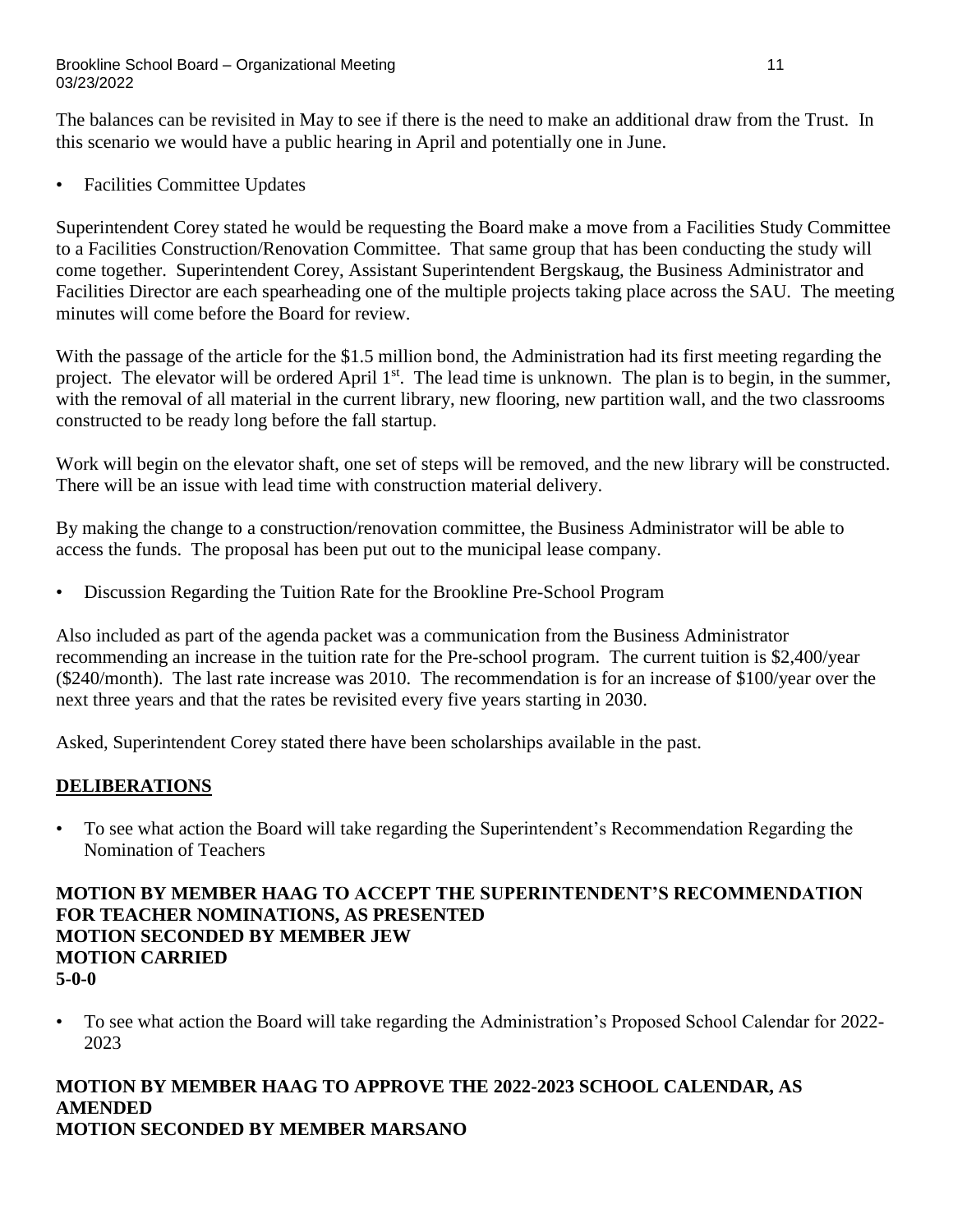## ON THE QUESTION

Chairman Haag noted the amendment to be a review of the March voting day. **MOTION CARRIED 5-0-0**

• To see what action the Board will take regarding the Administration's Recommendation to change the charge of the facilities study committee to a working group for construction/renovation projects

## **MOTION BY MEMBER HAAG TO ACCEPT THE ADMINISTRATION'S RECOMMENDATION TO CHANGE THE CHARGE OF THE FACILITIES STUDY COMMITTEE TO A WORKING GROUP FOR CONSTRUCTION/RENOVATION PROJECTS MOTION SECONDED BY MEMBER JEW MOTION CARRIED 5-0-0**

• To see what action the Board will take regarding the recommendation by Legal Counsel regarding the petition warrant for a special meeting

## **MOTION BY MEMBER HAAG TO APPROVE THE CITIZENS PETITION FOR A SPECIAL MEETING TO COVER AN OPTIONAL POLICY FOR MASKS AND FACE COVERINGS IN THE BROOKLINE SCHOOL DISTRICT MOTION SECONDED BY MEMBER JEW**

### ON THE QUESTION

Superintendent Corey informed the Board that the article would be advisory only as the Board is elected to develop policy, and the legislative body does not have that power.

Chairman Haag stated he would be supporting the recommendation of legal counsel. Member Zakar questioned the timeline in terms of what the State of Emergency allowed the district to do versus the Governor's press conference on February 23rd where he stated his interpretation of Ed Rule 306 is that school districts and boards are not permitted to implement mask mandates any longer.

Chairman Haag commented from the start of the pandemic through the rescinding of the masks in February, the district/board followed the guidance of NH DHHS.

Member Zakar noted legal counsel has opined it is not an appropriate use of a public meeting to be voting on this issue. She asked if there is another mechanism for the citizenry to provide feedback and have their voices heard if this matter were to come in front of the district again. Superintendent Corey responded were the district to experience a spike in cases and a recommendation be made for masks, we would have the same forums we had previously.

Superintendent Corey noted legal counsel has recommended the Board not support the petition for a special meeting; however, motions before the Board are made in the affirmative.

Member Zakar commented on the expense associated with conducting a special meeting. She supports voters coming forward to request this type of meeting, but if legal counsel is stating it is not appropriate and the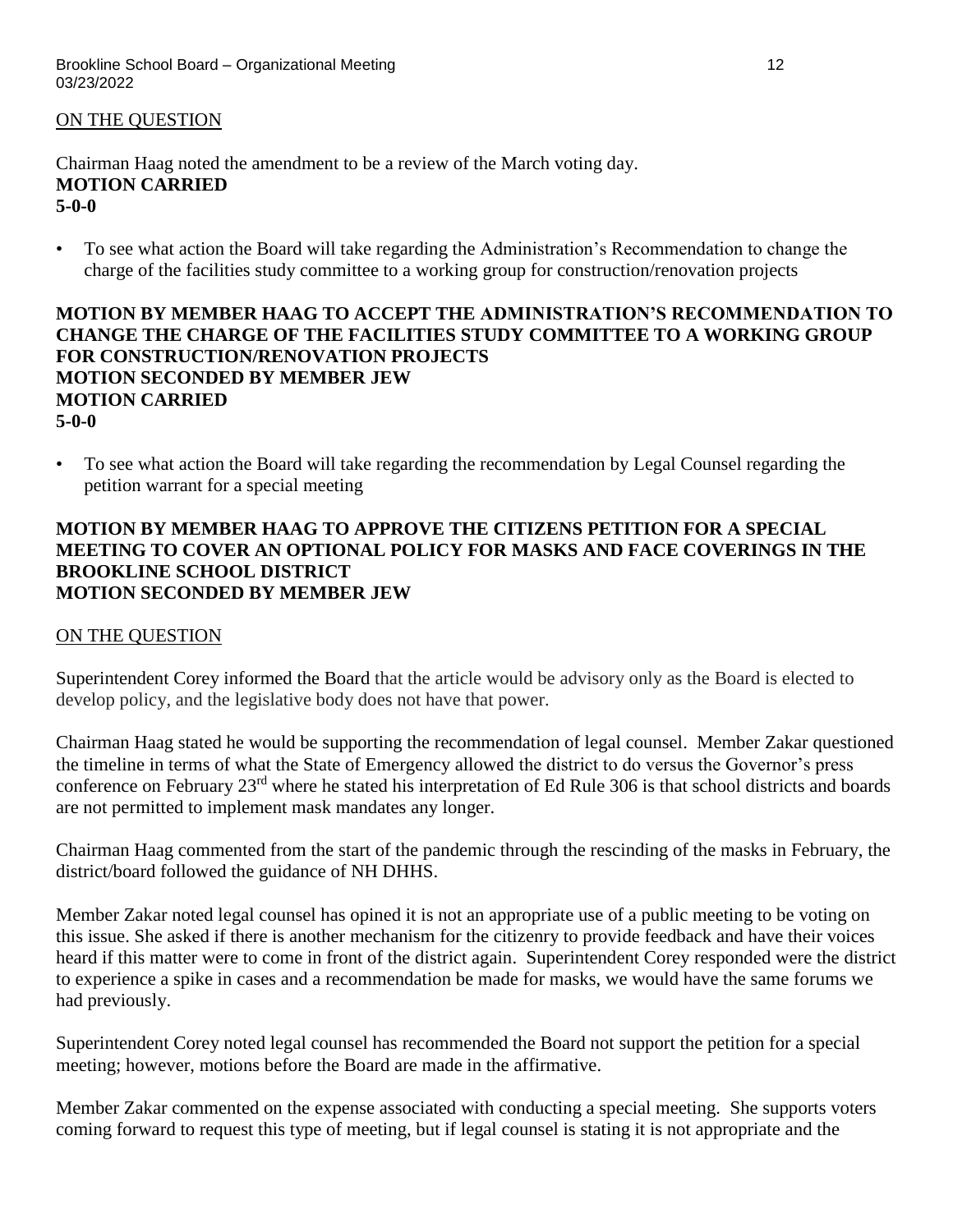Brookline School Board – Organizational Meeting 13 03/23/2022

Governor has stated it is not something the Board is permitted to do, the issue is clear for her. Chairman Haag reiterated that school boards are required to have policies for health and safety measures, which is why the district/board deferred to DHHS in the case of this previously.

### **MOTION FAILED 0-5-0**

**•** To see what action the Board will take regarding the re-adoption of Policy [BCA](http://z2policy.ctspublish.com/policy/browse/brooklineset/brookline/z20000014/JD_bca) – Board Member Code of Ethics.

## **MOTION BY MEMBER HAAG THAT THE BOARD, BY ROLL CALL, STATE AGREEMENT TO ADHERE TO POLICY BCA – BOARD MEMBER CODE OF ETHICS MOTION SECONDED BY MEMBER JEW**

*A Viva Voce Roll Call was conducted, which resulted as follows:*

Yea: Kelly Zakar, Colleen Micavich, Karen Jew, Alison Marsano, Kenneth Haag

| Nay:                  |  |
|-----------------------|--|
| <b>MOTION CARRIED</b> |  |

● To see what action the Board will take regarding the re-adoption of Policy [DFA](http://z2policy.ctspublish.com/policy/browse/brooklineset/brookline/z20000049/JD_dfa) – Investment

*Postponed until the next regularly scheduled meeting.*

# **ADJOURNMENT**

**MOTION BY MEMBER HAAG TO ADJOURN SECONDED BY MEMBER JEW MOTION CARRIED 5-0-0**

*The March 23, 2022 Organizational Meeting of the Brookline School Board was adjourned at 7:59 p.m.*

Date \_\_\_\_\_\_\_\_\_\_\_\_\_\_\_\_\_\_\_\_\_\_\_\_\_\_ Signed \_\_\_\_\_\_\_\_\_\_\_\_\_\_\_\_\_\_\_\_\_\_\_\_